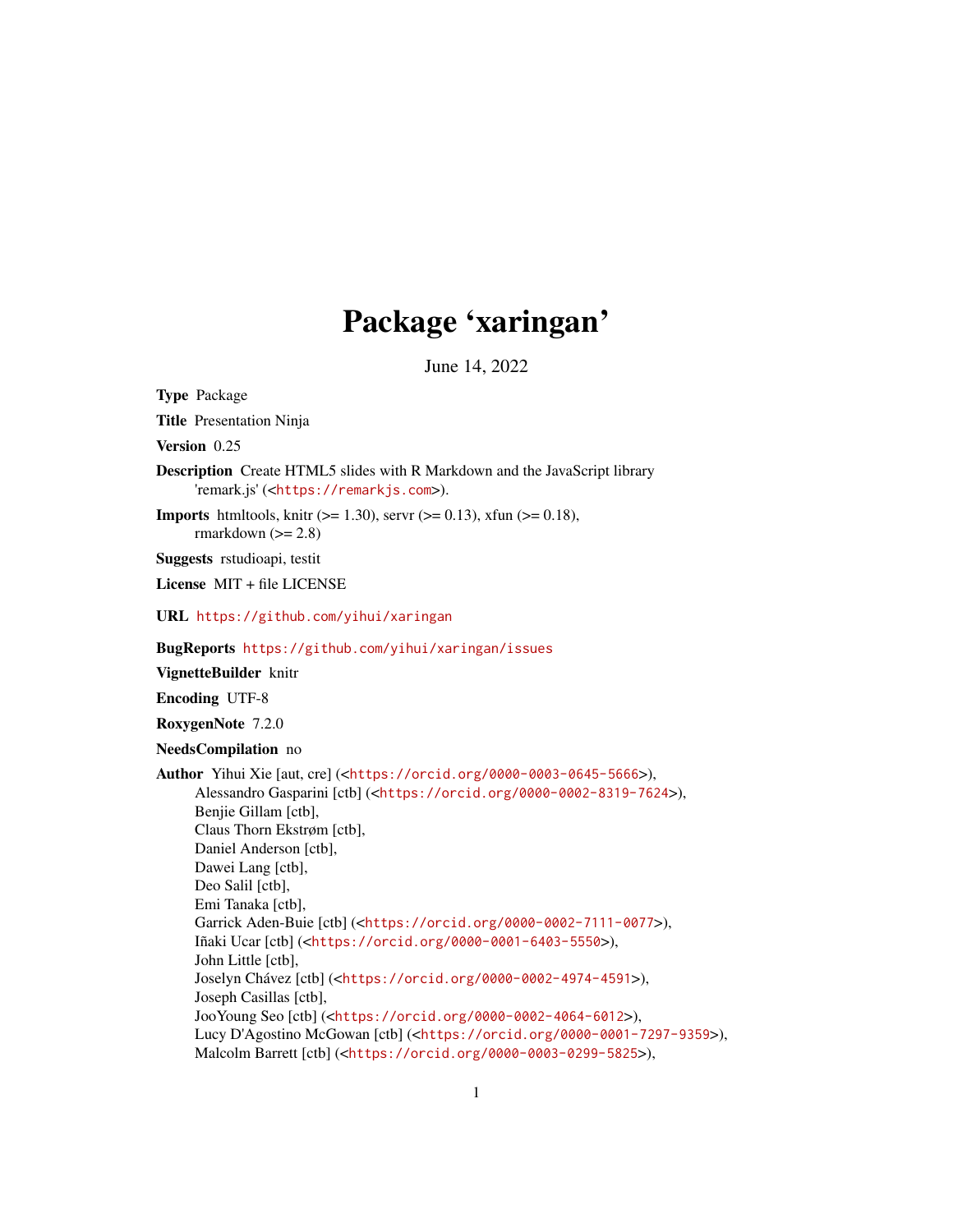2 decktape by the control of the control of the control of the control of the control of the control of the control of the control of the control of the control of the control of the control of the control of the control o

Matthew Mark Strasiotto [ctb] (mstr3336), Michael Wayne Kearney [ctb], Nan-Hung Hsieh [ctb], Ole Petter Bang [ctb] (CSS in rmarkdown/templates/xaringan/resources/default.css), Orlando Olaya Bucaro [ctb], Patrick Schratz [ctb], Paul Klemm [ctb] (<<https://orcid.org/0000-0002-5985-1737>>), Paul Lemmens [ctb], Sean Lopp [ctb], Silvia Canelon [ctb] (<<https://orcid.org/0000-0003-1709-1394>>), Susan VanderPlas [ctb] (<<https://orcid.org/0000-0002-3803-0972>>), Tuo Wang [ctb], Waldir Leoncio [ctb], Yongfu Liao [ctb], Yue Jiang [ctb] (<<https://orcid.org/0000-0002-9798-5517>>), Zhian N. Kamvar [ctb] (<<https://orcid.org/0000-0003-1458-7108>>)

Maintainer Yihui Xie <xie@yihui.name>

#### Repository CRAN

Date/Publication 2022-06-14 03:10:02 UTC

### R topics documented:

| Index |  |
|-------|--|
|       |  |
|       |  |
|       |  |
|       |  |

decktape *Convert HTML presentations to PDF via DeckTape*

#### **Description**

This function can use either the decktape command or the hosted docker image of the **decktape** library to convert HTML slides to PDF (including slides produced by xaringan).

```
decktape(
  file,
  output,
  args = "--chrome-arg=--allow-file-access-from-files",
  docker = Sys.which("decktape") == "",
  version = ",
```
<span id="page-1-0"></span>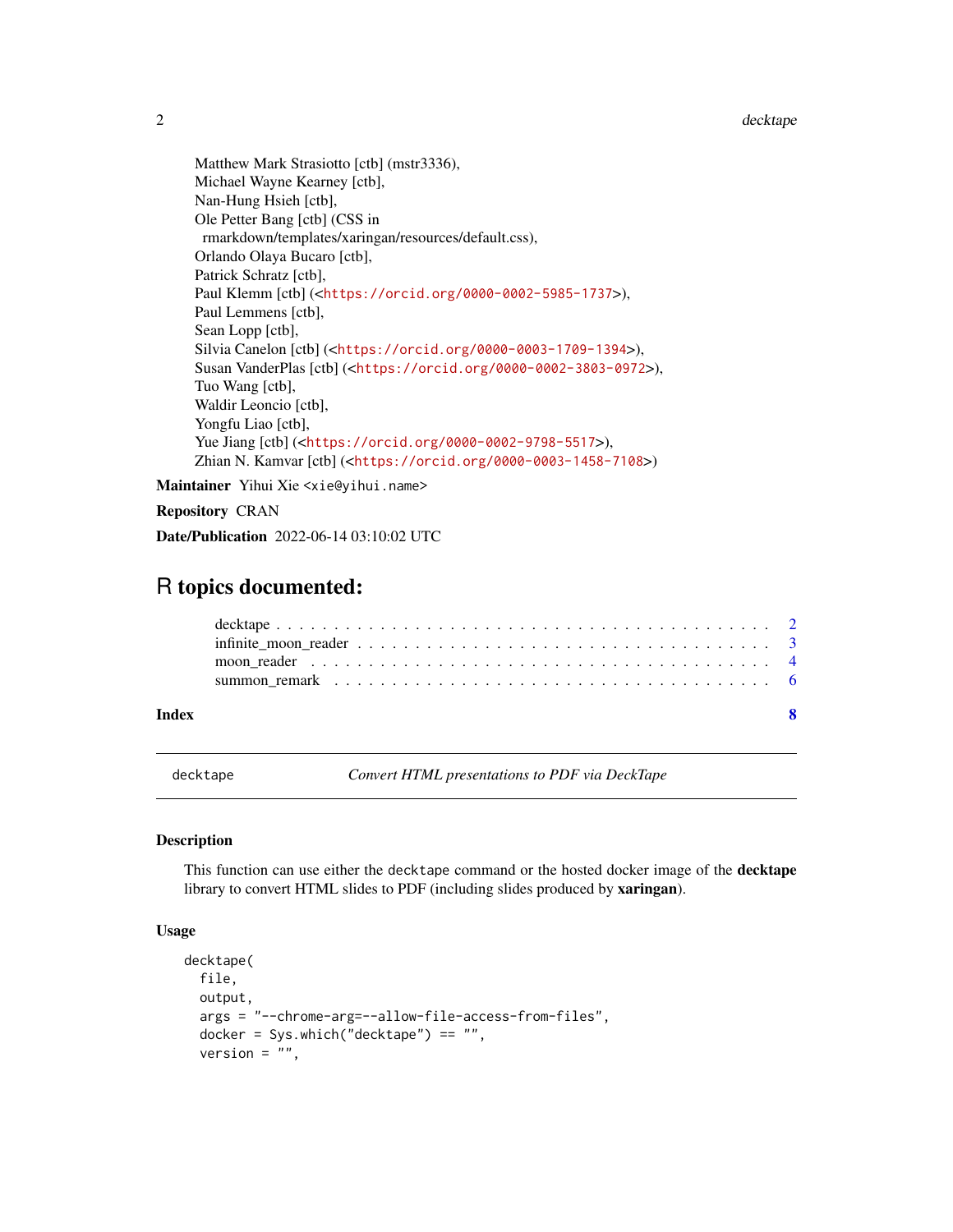<span id="page-2-0"></span>open = FALSE

#### Arguments

 $\lambda$ 

| file    | The path to the HTML presentation file. When docker $=$ FALSE, this path could<br>be a URL to online slides.                                                                                                             |
|---------|--------------------------------------------------------------------------------------------------------------------------------------------------------------------------------------------------------------------------|
| output  | The desired output path of the PDF file.                                                                                                                                                                                 |
| args    | Command-line arguments to be passed to decktape.                                                                                                                                                                         |
| docker  | Whether to use Docker (TRUE) or use the decktape command directly (FALSE).<br>By default, if <b>decktape</b> has been installed in your system and can be found via<br>Sys.which ('decktape'), it will be uesd directly. |
| version | The <b>decktape</b> version when you use Docker.                                                                                                                                                                         |
| open    | Whether to open the resulting PDF with your system PDF viewer.                                                                                                                                                           |

#### Value

The output file path (invisibly).

#### **Note**

For some operating systems you may need to [add yourself to the](https://stackoverflow.com/questions/48957195) docker group and restart your machine if you use DeckTape via Docker. By default, the latest version of the **decktape** Docker image is used. In case of errors, you may want to try older versions (e.g., version = '2.8.0').

#### References

DeckTape: <https://github.com/astefanutti/decktape>. Docker: <https://www.docker.com>.

#### Examples

xaringan::decktape("https://slides.yihui.org/xaringan", "xaringan.pdf", docker = FALSE)

infinite\_moon\_reader *Serve and live reload slides*

#### <span id="page-2-1"></span>Description

Use the servr package to serve and reload slides on change.  $inf_m r()$  is an alias of infinite\_moon\_reader().

```
infinite_moon_reader(moon, cast_from = ".", ...)
```

```
inf_m(moon, cast_from = "." , ...)
```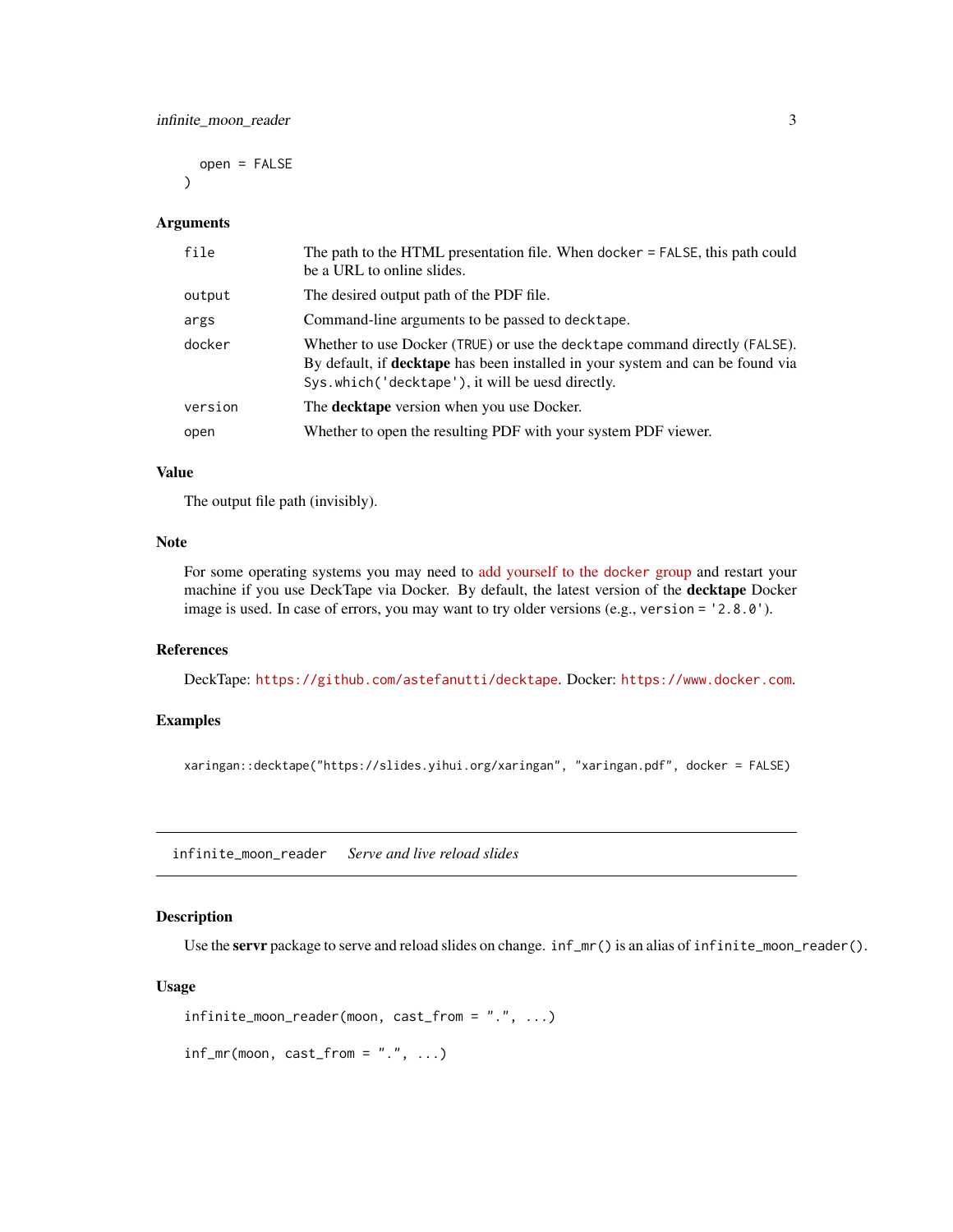<span id="page-3-0"></span>4 moon\_reader

#### **Arguments**

| moon      | The input Rmd file path (if missing and in RStudio, the current active document<br>is used). |
|-----------|----------------------------------------------------------------------------------------------|
| cast_from | The root directory of the server.                                                            |
| $\cdots$  | Passed to $r$ markdown:: $r$ ender().                                                        |

#### Details

The Rmd document is compiled continuously to trap the world in the Infinite Tsukuyomi. The genjutsu is cast from the directory specified by cast\_from, and the Rinne Sharingan will be reflected off of the moon.

#### Note

This function is not really tied to the output format [moon\\_reader\(](#page-3-1)). You can use it to serve any single-HTML-file R Markdown output.

#### References

[https://naruto.fandom.com/wiki/Infinite\\_Tsukuyomi](https://naruto.fandom.com/wiki/Infinite_Tsukuyomi)

#### See Also

servr:: httw

<span id="page-3-1"></span>moon\_reader *An R Markdown output format for remark.js slides*

#### Description

This output format produces an HTML file that contains the Markdown source (knitted from R Markdown) and JavaScript code to render slides. tsukuyomi () is an alias of moon\_reader().

```
moon_reader(
 css = c("default", "default-fonts"),
  self_contained = FALSE,
  seal = TRUE,yolo = FALSE,
 chakra = "https://remarkjs.com/downloads/remark-latest.min.js",
 nature = list(),anchor_sections = FALSE,
  ...
)
tsukuyomi(...)
```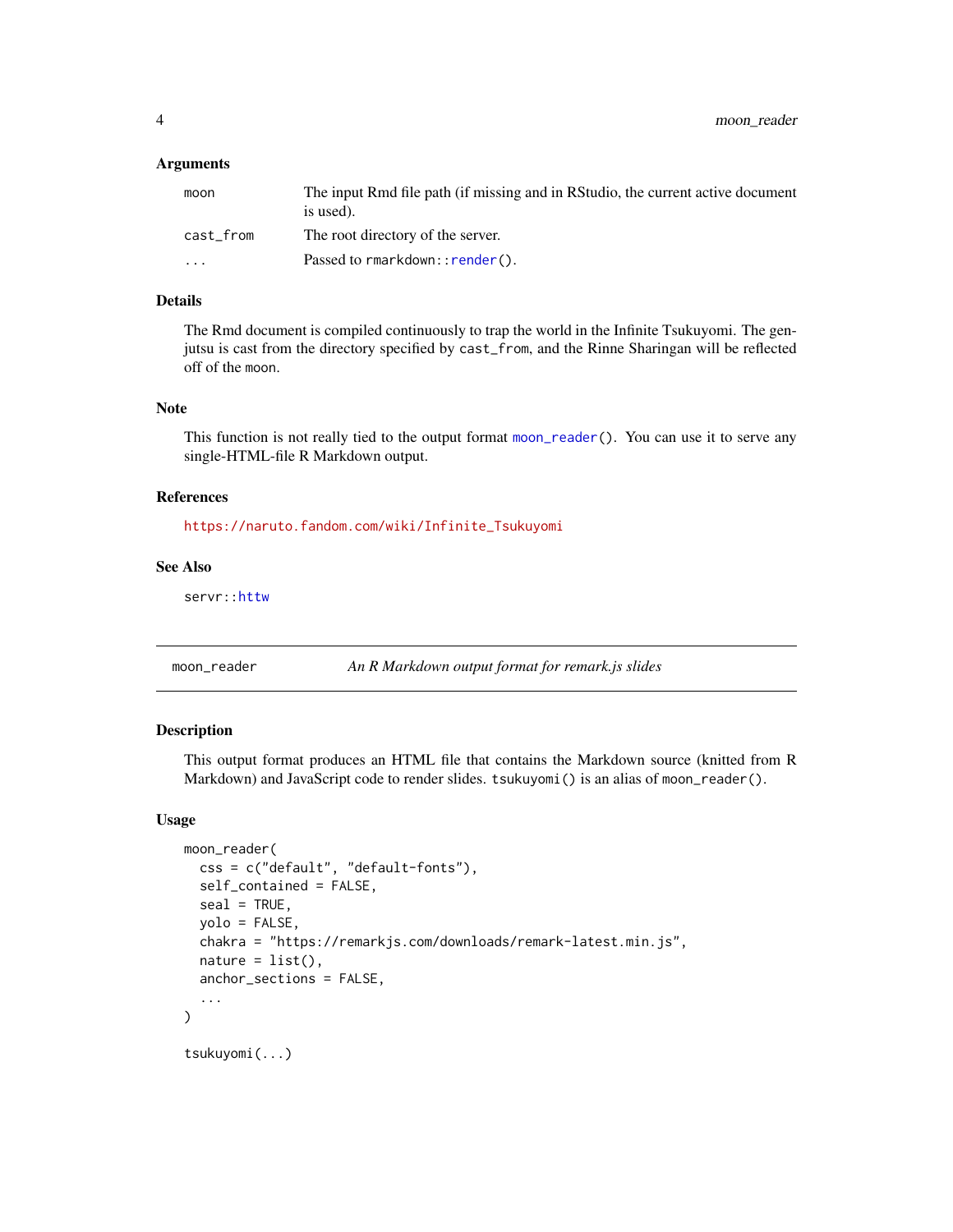#### <span id="page-4-0"></span>Arguments

| <b>CSS</b>       | A vector of CSS file paths. Two default CSS files ('default.css' and 'default-fonts.css')<br>are provided in this package, which was borrowed from https://remarkjs.<br>com. If the character vector css contains a value that does not end with . css, it is<br>supposed to be a built-in CSS file in this package, e.g., for css = c('default',<br>'extra.css')), it means default.css in this package and a user-provided<br>extra.css. To find out all built-in CSS files, use xaringan:::list_css().<br>With rmarkdown $>= 2.8$ , Sass files (filenames ending with '.scss' or '.sass')<br>can also be used, and they will be processed by the sass package, which needs<br>to be installed.                                                                                                                                                                                                                                                                                                                                                      |
|------------------|--------------------------------------------------------------------------------------------------------------------------------------------------------------------------------------------------------------------------------------------------------------------------------------------------------------------------------------------------------------------------------------------------------------------------------------------------------------------------------------------------------------------------------------------------------------------------------------------------------------------------------------------------------------------------------------------------------------------------------------------------------------------------------------------------------------------------------------------------------------------------------------------------------------------------------------------------------------------------------------------------------------------------------------------------------|
| self_contained   | Whether to produce a self-contained HTML file by embedding all external re-<br>sources into the HTML file. See the 'Note' section below.                                                                                                                                                                                                                                                                                                                                                                                                                                                                                                                                                                                                                                                                                                                                                                                                                                                                                                               |
| seal             | Whether to generate a title slide automatically using the YAML metadata of the<br>R Markdown document (if FALSE, you should write the title slide by yourself).                                                                                                                                                                                                                                                                                                                                                                                                                                                                                                                                                                                                                                                                                                                                                                                                                                                                                        |
| yolo             | Whether to insert the Mustache Karl (TM) randomly in the slides. TRUE means<br>insert his picture on one slide, and if you want him to be on multiple slides, set<br>yolo to a positive integer or a percentage (e.g. 0.3 means 30% of your slides<br>will be the Mustache Karl). Alternatively, yolo can also be a list of the form<br>list(times = $n$ , img = $path$ ): $n$ is the number of times to show an image, and<br>path is the path to an image (by default, it is Karl).                                                                                                                                                                                                                                                                                                                                                                                                                                                                                                                                                                  |
| chakra           | A path to the remark js library (can be either local or remote). Please note that if<br>you use the default remote latest version of remark.js, your slides will not work<br>when you do not have Internet access. They might also be broken after a newer<br>version of remark is is released. If these issues concern you, you should down-<br>load remark.js locally (e.g., via summon_remark()), and use the local version<br>instead.                                                                                                                                                                                                                                                                                                                                                                                                                                                                                                                                                                                                             |
| nature           | (Nature transformation) A list of configurations to be passed to remark.create(),<br>e.g. list(ratio = '16:9', navigation = list(click = TRUE)); see https:<br>//github.com/gnab/remark/wiki/Configuration. Besides the options pro-<br>vided by remark.js, you can also set autoplay to a number (the number of mil-<br>liseconds) so the slides will be played every autoplay milliseconds; alterna-<br>tively, autoplay can be a list of the form list(interval = N, loop = TRUE),<br>so the slides will go to the next page every N milliseconds, and optionally go<br>back to the first page to restart the play when loop = TRUE. You can also set<br>countdown to a number (the number of milliseconds) to include a countdown<br>timer on each slide. If using autoplay, you can optionally set countdown to<br>TRUE to include a countdown equal to autoplay. To alter the set of classes ap-<br>plied to the title slide, you can optionally set titleSlideClass to a vector of<br>classes; the default is c("center", "middle", "inverse"). |
| anchor_sections, |                                                                                                                                                                                                                                                                                                                                                                                                                                                                                                                                                                                                                                                                                                                                                                                                                                                                                                                                                                                                                                                        |
|                  | For tsukuyomi(), arguments passed to moon_reader(); for moon_reader(),<br>arguments passed to rmarkdown::html_document().                                                                                                                                                                                                                                                                                                                                                                                                                                                                                                                                                                                                                                                                                                                                                                                                                                                                                                                              |

#### Details

Tsukuyomi is a genjutsu to trap the target in an illusion on eye contact.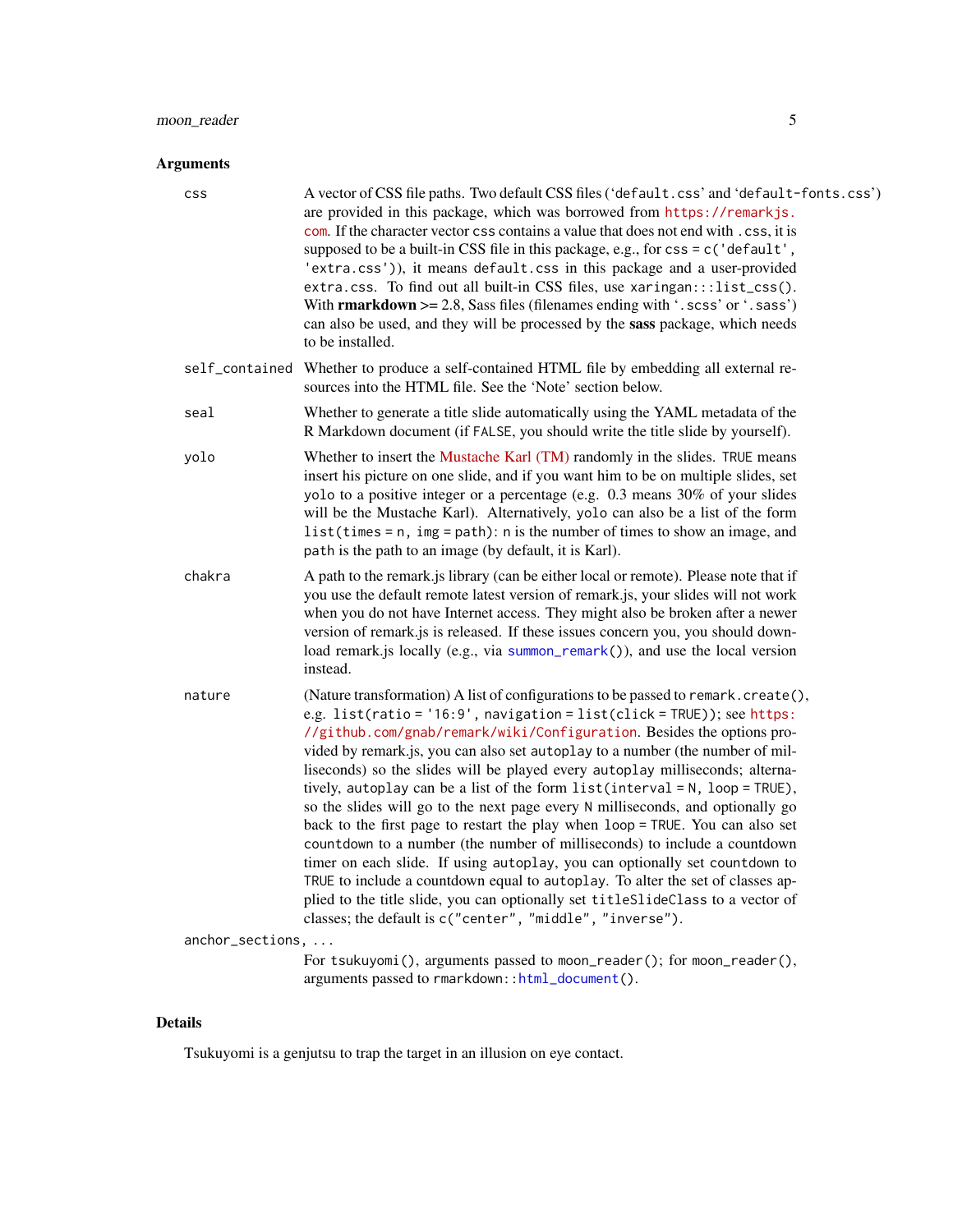<span id="page-5-0"></span>If you are unfamiliar with CSS, please see the [xaringan wiki on Github](https://github.com/yihui/xaringan/wiki) providing CSS slide modification examples.

#### Note

Do not stare at Karl's picture for too long after you turn on the yolo mode. I believe he has Sharingan.

For the option self\_contained = TRUE, it encodes images as base64 data in the HTML output file. The image path should not contain the string ")" when the image is written with the syntax ![](PATH) or background-image: url(PATH), and should not contain the string "/>" when it is written with the syntax <img src="PATH" />. Rendering slides in the self-contained mode can be time-consuming when you have remote resources (such as images or JS libraries) in your slides because these resources need to be downloaded first. We strongly recommend that you download remark.js (via [summon\\_remark\(](#page-5-1))) and use a local copy instead of the default chakra argument when self\_contained = TRUE, so remark.js does not need to be downloaded each time you compile your slides.

When the slides are previewed via xaringan:[:inf\\_mr\(](#page-2-1)), self\_contained will be temporarily changed to FALSE even if the author of the slides set it to TRUE. This will make it faster to preview slides locally (by avoiding downloading remote resources explicitly and base64 encoding them). You can always click the Knit button in RStudio or call rmarkdown::render() to render the slides in the self-contained mode (these approaches will respect the self\_contained setting).

Each page has its own countdown timer (when the option countdown is set in nature), and the timer is (re)initialized whenever you navigate to a new page. If you need a global timer, you can use the presenter's mode (press P).

#### References

<https://naruto.fandom.com/wiki/Tsukuyomi>

#### Examples

# rmarkdown::render('foo.Rmd', 'xaringan::moon\_reader')

<span id="page-5-1"></span>summon\_remark *Summon remark.js to your local disk*

#### **Description**

Download a version of the remark.js script to your local disk, so you can render slides offline. You need to change the chakra argument of [moon\\_reader\(](#page-3-1)) after downloading remark.js.

```
summon_remark(version = "latest", to = "libs/")
```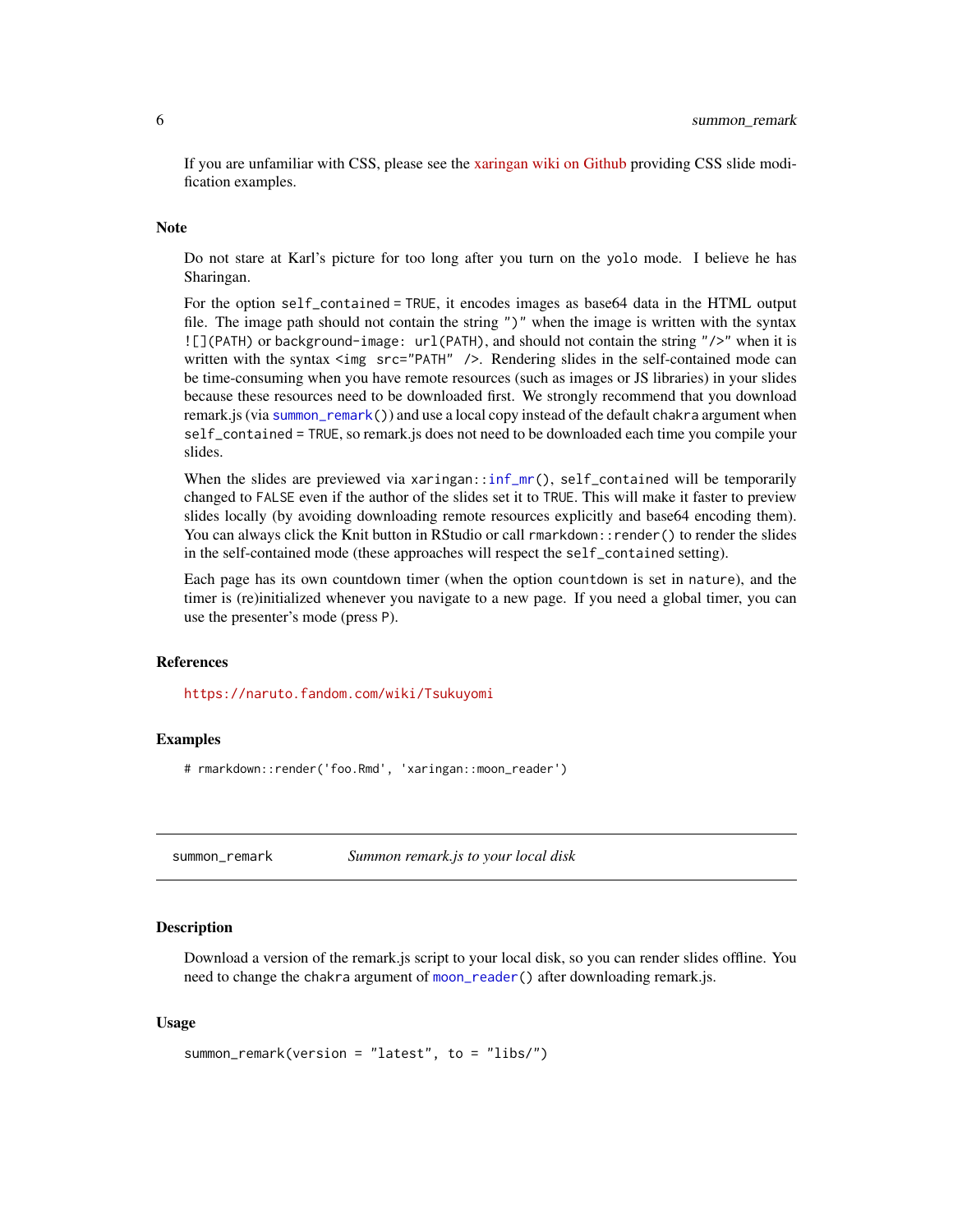#### Arguments

| version | The version of remark is (e.g. latest, $0.13$ , or $0.14.1$ ). |
|---------|----------------------------------------------------------------|
| − to    | The destination directory.                                     |